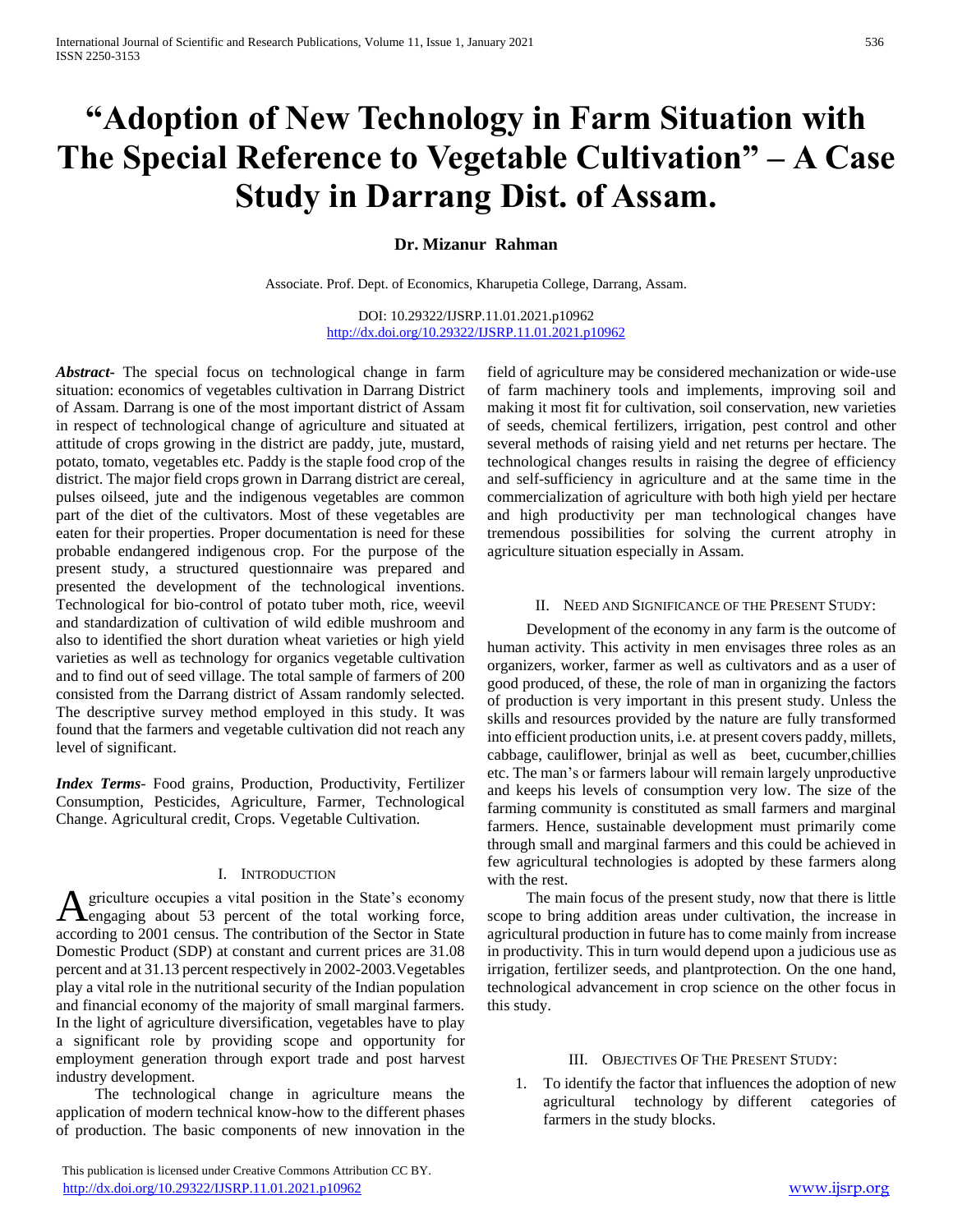- 2. To identify the major factors responsible for not capturing the benefit of non-cereal crops like vegetable by the farmers.
- 3. To evaluate the impact of adoptions of new agricultural technology on the growth and productivity of agriculture.
- 4. To find out the constraint to adoption of new technology by different categories of farmers.
- 5. To study the role of government and-government extension services in motivating the farmers to adopt improved technology of production.
- 6. To suggest measures for accelerating agricultural development by adopting new technology in the region under study.

# IV. HYPOTHESES OF THE PRESENT STUDY:

- **1.** There are exists level of significant differences for different farmers and demand for non-cereal crops has been increased then the cereal crops.
- **2.** That farm size and income are positively correlated with the adoption of new agricultural technology.
- **3.** The institutional credit for agriculture facilities the adoption process.
- **4.** That adoption of improved agricultural practices depends upon assured irrigation facilities.
- **5.** That fluctuating agricultural prices and underdevelopment market condition of agricultural

produces stand on the way of adoption of new agricultural technology.

**6.** That extension services can play important role in motivating farmers to adopt new technology.

# V. METHODOLOGY:

 The proposed study may be precisely stated as, "Vegetable Cultivation in Darrang District of Assam". For this purposes the descriptive research method used. The plan of action has to be drawn up to ensure scientific and objective merits of the study. The geographical area to be covered, the sample to be selected and data collection team to be organized, all such items of plan were clearly drawn out. It was also decided whether survey would be purely cross-sectional study.

# VI. SAMPLE:

 A sample is the process of obtaining information about an entire population by examining only a part of it. Sampling may be defined as the selection of some part of an aggregate or totality on the basis of which a judgement or inference about the aggregate or totality is made. In the present study the size of the sample would be randomly selected of 200 consists farm household of 10 villages in 3 development blocks-Dalgaon, Becimari and Pub-Mangaldai of Darrang district in Assam.The total 200 sample of farmers taken from districtDarrang in Assam.

| <b>Name of Block</b>       | <b>Constant</b>                                 | <b>Standard Error</b>        | Coefficient(R) |  |  |
|----------------------------|-------------------------------------------------|------------------------------|----------------|--|--|
| Dalgaon                    | 3150.42                                         | 203.08                       | 0.310          |  |  |
| Becimari                   | 3011.63                                         | 221.94                       | 0.333          |  |  |
| Pub-Mangaldai              | 3730.63                                         | 285.69                       | 0.219          |  |  |
| <b>Categorised Farmers</b> | <b>Land Holding</b>                             |                              |                |  |  |
| Large Farmers              | 2 hect. and above (15 Bighas and above)         |                              |                |  |  |
| <b>Medium Farmers</b>      | 1 to 2 hect. $7\frac{1}{2}$ Bighasto 15 Bighas) |                              |                |  |  |
| Small Farmers up to        |                                                 | 1 hect. (Upto $71/2$ Bighas) |                |  |  |

## **Table: 1 Table showing the Block-wise Distribution of New Agricultural Technology by Different Categories of Farmers N= 200**

## **Source: Agricultural Office Darrang District in Assam**

From the Table No. 1, observed that of the total farmer and land possessed by the farmers of coefficient of correlation are 0.310, 0.333 and 0.219 respectively. Districts- wiser distribution shows that Becimari Block is non-irrigated. The proportion of irrigated land to total land area is very lees amongst large farmers. Furthermore, the average of irrigated land possessed by the farmer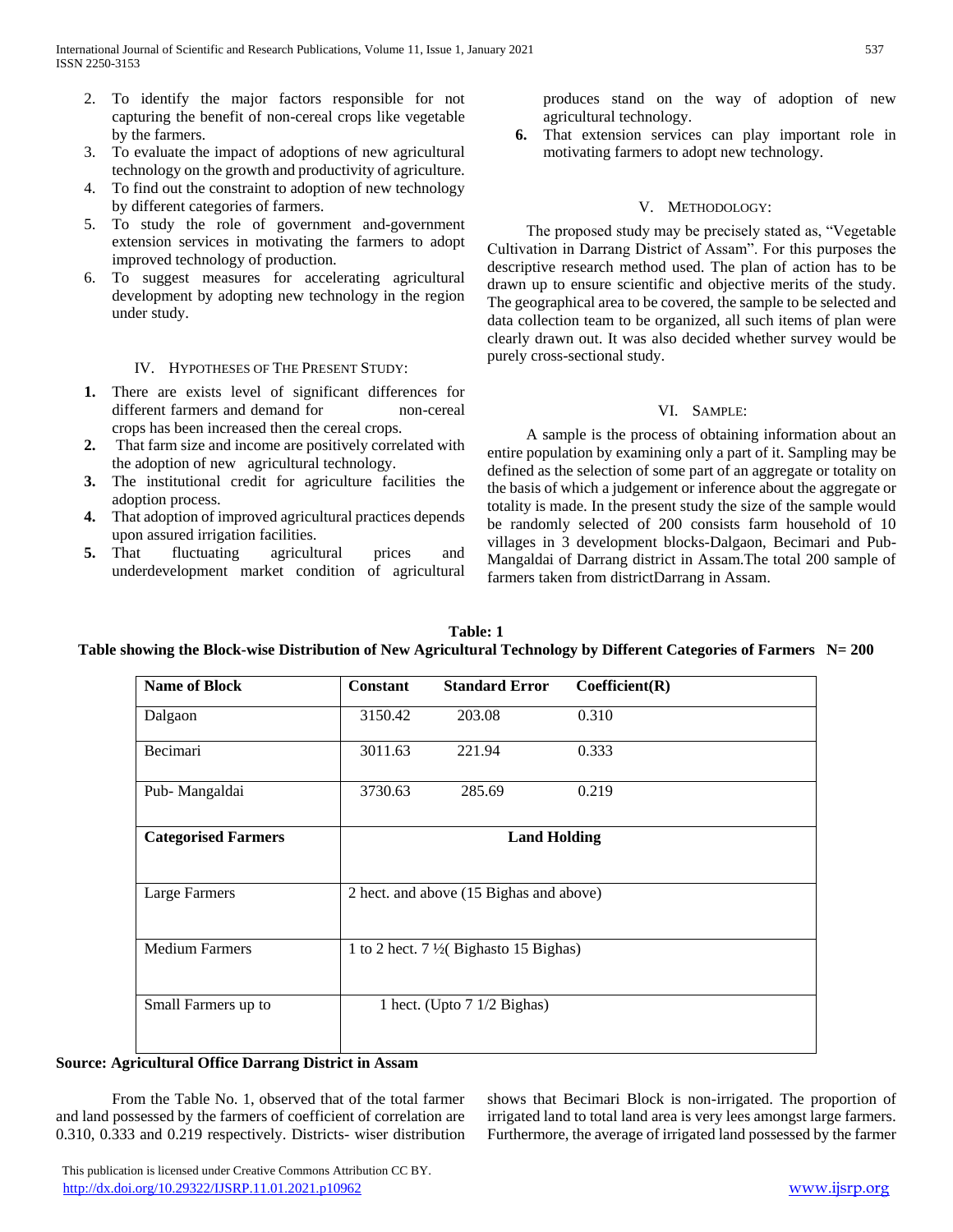is just 1-2 acre. Indicating that agricultural land is mainly concentrated among larger landholders. Most farmers cultivate almost their entire cultivable land. However, the proportion of farmers cultivating land during the rabi season and amount of land cultivated increases as the size of the cultivated holding increased.

| Table: 2                                                                                       |
|------------------------------------------------------------------------------------------------|
| <b>Improved Varieties of Seeds Supplied to the Cultivators through Seed Agencies-2009-2010</b> |

| Seeds         | 2009   | 2009-2010 |
|---------------|--------|-----------|
| Wheat         | 79,402 | 1,78,137  |
| Brinjal       | 11,359 | 2,000     |
| Rice          | 1,275  | 1,532     |
| Berseem       | 271    | 42        |
| Tomato        | 503    | 5,255     |
| <b>Barley</b> | 267    | 11,000    |
| Jute          | 20,900 | 29,028    |
| Potato        | 244    | 595       |
| Cauliflower   | 263    | 112       |

**Source: Agricultural Office Darrang District in Assam.**

**Table: 3 Table Showing the Price of Commodity of Darrang District in Assam.**

| Name of Crop   | Early Season |                   | <b>Last Season</b> |                    |
|----------------|--------------|-------------------|--------------------|--------------------|
|                | Whole Sale   | Retail Sale Price | Whole Sale         | <b>Retail Sale</b> |
|                | Price        |                   | Price              | Price              |
| Paddy          | 1000         | 1200              | 1600               | 1700               |
| Wheat          | 700          | 1400              | 1450               | 1750               |
| Jute           | 1600         | 1800              | 2100               | 2500               |
| Potato         | 500          | 600               | 800                | 850                |
| Tomato         | 500          | 600               | 700                | 900                |
| Cabbage        | 400          | 700               | 800                | 900                |
| Cauliflower    | 500          | 600               | 800                | 1200               |
| <b>Brinjal</b> | 700          | 800               | 950                | 1200               |
| Chilly         | 1500         | 1700              | 2600               | 2800               |
| Bean           | 1200         | 1490              | 1700               | 1900               |
| Carrot         | 1300         | 1500              | 1800               | 1900               |
| Pea            | 1100         | 1200              | 600                | 800                |
| Other Veg,     | 700          | 1200              | 1500               | 1600               |

# **Source: Agricultural Office Darrang District in Assam**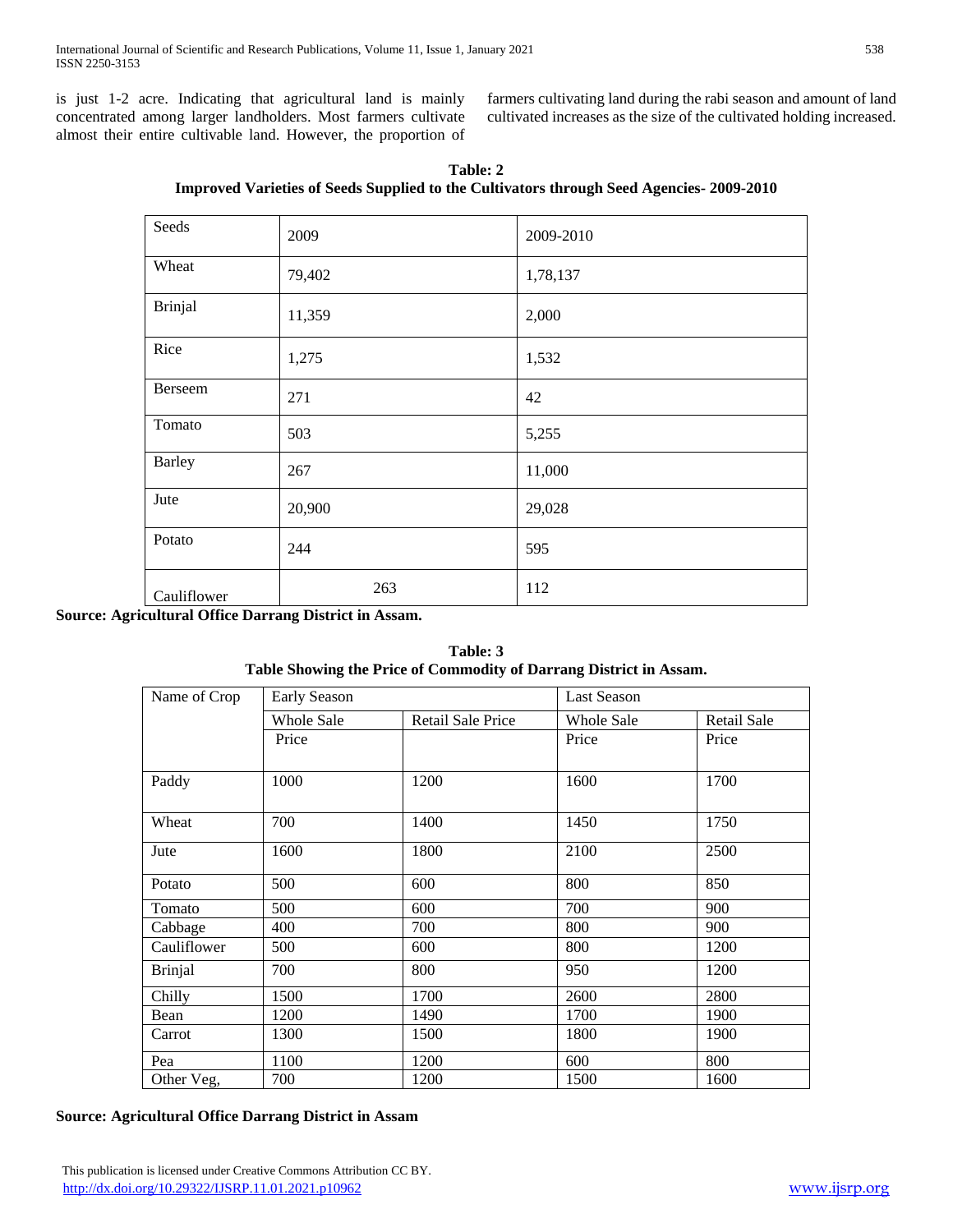The improved varieties of seed of wheat and cotton used by the farms were almost two and a half times more in 2005-06 over those of 2009-10. The quantities of improved bajra and barley seeds were ten times and four times more respectively during 2009-2010. In the initial stages, package approach was adopted through the Intensive Agricultural District Programme to stimulate the agricultural production. It was again modified in the form of Intensive area programme which laid emphasis on specific crops.

| Name of        | Urea | Potash | Super     | <b>DAP</b> | <b>Bipul Dana</b> | Bio            | Himusil        | Soil           | Org.   | Total |
|----------------|------|--------|-----------|------------|-------------------|----------------|----------------|----------------|--------|-------|
| Crop           |      |        | Phosphate |            |                   | Power          |                |                | Manure | Exp.  |
|                |      |        |           |            |                   |                |                |                |        |       |
| Paddy          | 15   | 10     | 50        | 10         | 2                 | $\overline{4}$ |                |                | 8      | 99    |
| Wheat          | 10   | 5      | 25        | 10         |                   |                |                |                | 8      | 58    |
| Jute           | 10   | 25     | 10        |            |                   |                |                |                | 8      | 58    |
| Potato         | 20   | 10     | 50        | 20         | 5                 | 6              | 5              | 3              | 13     | 132   |
| Tomato         | 20   | 16     | 30        | 30         | 3                 | 6              | 5              | 2              | 16     | 127   |
| Cabbage        | 23   | 15     | 20        | 30         | 2                 | 5              | $\overline{7}$ | 5              | 40     | 147   |
| Cauliflowe     | 20   | 30     | 20        | 18         | 3                 | 5              | 6              | $\overline{4}$ | 20     | 126   |
| r              |      |        |           |            |                   |                |                |                |        |       |
| <b>Brinjal</b> | 20   | 10     | 50        | 20         | 6                 | 5              |                |                | 15     | 116   |
| Chilly         | 10   | 5      | 25        | 10         | 5                 |                | 6              | $\overline{2}$ | 13     | 76    |
| Bean           | 13   | 16     | 25        | 10         | 3                 | 6              | 5              | $\overline{4}$ | 23     | 105   |
| Carrot         | 20   | 25     | 25        | 11         | $\overline{4}$    | $\overline{4}$ |                |                | 23     | 113   |
| Pea            | 13   | 25     | 39        | 12         | 5                 | 6              |                | 3              | 20     | 123   |
| Other Veg,     |      |        |           |            |                   |                |                |                |        |       |

**Table: 4 Table Showing the Amount of Fertilizer for Specific Crop/Bighas (in k.g)**

# **Source: Field Survey,2010**

 The Table NO.4, shows that the compound growth rates of all crops output and food grains output were higher in Assam than those of all other States. This indicated that the pace of agricultural development was much faster in Assam than in other parts of the country.

# **Table: 5 Role of Disseminating High Yielding Variety of Seed (HYV Seed) Among 200 Sample Farmers.**

| Sl. No.       | Sources of Information              | No. of Farmers obtain information about HYV<br>Technology, $N = 200$ |                             |  |
|---------------|-------------------------------------|----------------------------------------------------------------------|-----------------------------|--|
|               |                                     | No. of Farmers                                                       | % of Information recipients |  |
|               | Village Level Extension Workers     | 10                                                                   | 5.0                         |  |
| $\mathcal{L}$ | Radio                               | 16                                                                   | 8.0                         |  |
| 3             | Television                          | $\overline{4}$                                                       | 2.0                         |  |
| 4             | <b>Input Suppliers</b>              | 105                                                                  | 52.5                        |  |
| 5             | Progressive Farmers                 | 60                                                                   | 30.0                        |  |
| 6             | News Paper                          | 3                                                                    | 1.5                         |  |
|               | Non-government organization (NGO's) | 2                                                                    | 1.0                         |  |
| 8             | Any Other Source (Brokers)          | $\Omega$                                                             |                             |  |
| Total         |                                     | 200                                                                  | 100                         |  |

## **Source: Field Survey, 2010**

 It appears from table (5) that out of 200 sample farmers only 10 i.e. 5% percent farmer is being provided with information of HYV seeds by the government employed village level extension workers. The role of ratio and television is also very negligible. Only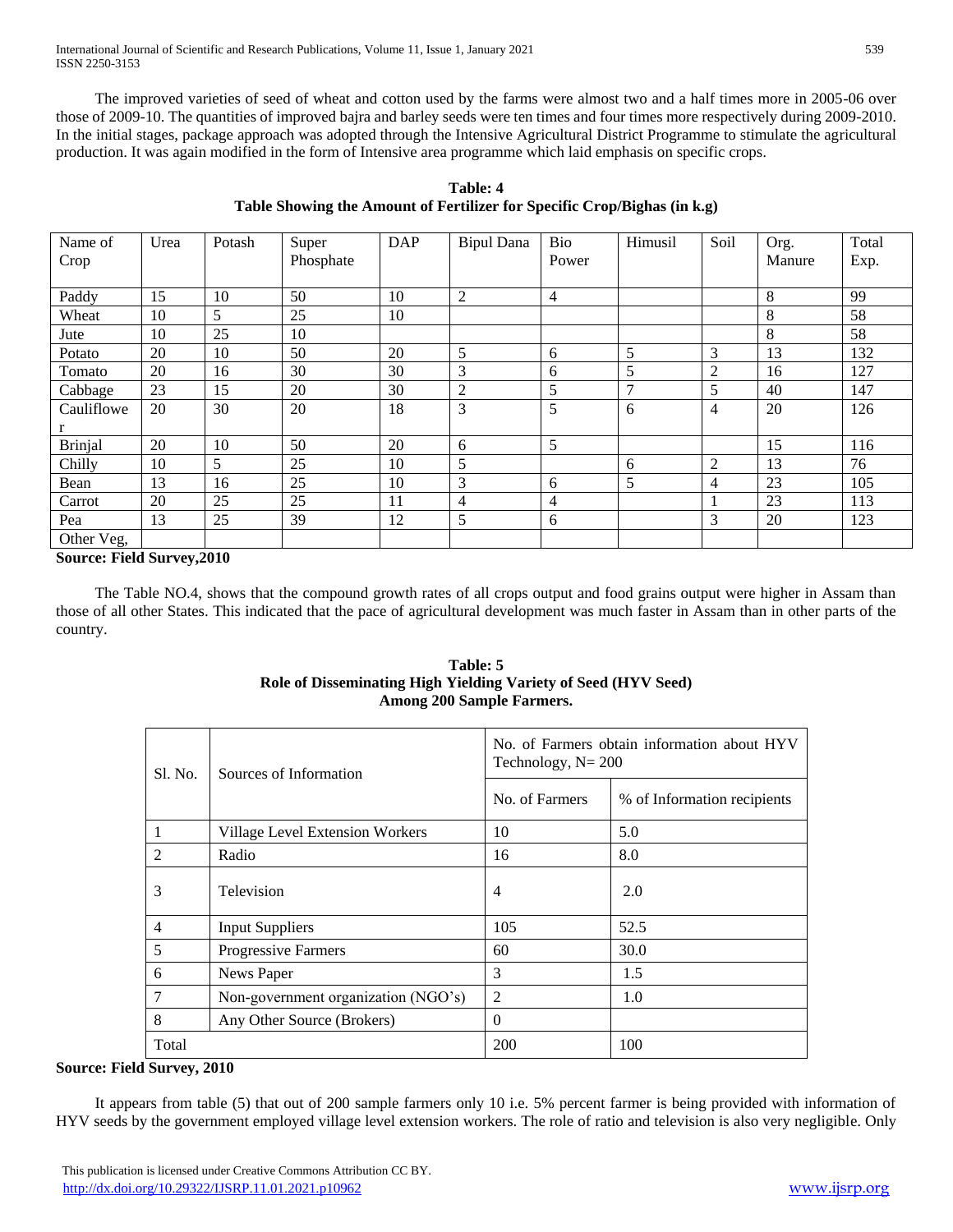16 i.e., 8% percent out of 200 respondents are found to have received information from radio and as low as 4 i.e., 2% percent) respondents were found to have received information of HYV seeds from television.

| Sl. No.        | Sources of Information              | No. of Farmers obtaining information about Fertilizers,<br>$N = 200$ |                             |  |
|----------------|-------------------------------------|----------------------------------------------------------------------|-----------------------------|--|
|                |                                     | No. of Farmers                                                       | % of Information recipients |  |
| -1             | Village Level Cultivators           | 05                                                                   | 2.5%                        |  |
| 2              | Radio                               | 21                                                                   | 10.5%                       |  |
| 3              | Television                          | 01                                                                   | .50%                        |  |
| $\overline{4}$ | <b>Input Suppliers</b>              | 64                                                                   | 32%                         |  |
| 5              | Progressive Farmers                 | 37                                                                   | 37.5%                       |  |
| 6              | News Paper                          | 02                                                                   | 1%                          |  |
| 7              | Non-government organization (NGO's) | 12                                                                   | 6%                          |  |
| 8              | At own initiative                   | 58                                                                   | 29%                         |  |

**Table: 6 Role of Extension Personnel in Adopting Fertilizers among 200 Sample Farmers**

# **Source: Field Survey, 2010**

 It appears from the table that it is input suppliers at whose initiative majority of the farmers are using fertilizer. As high as 64 i.e. about 32% percent farmers were found to had been receiving information about chemical fertilizers to be used in their Paddy field. Next to input suppliers it is progressive farmers that are playing important role in disseminating information about fertilizers. 37 sample farmers i.e., 17.5% percent were found to have gathered information about use of fertilizers to be used in Paddy fields as found during field investigations.

| Sl. No.        | <b>States</b>        | Fertilizer Consumption/ ha (in Kgs) |
|----------------|----------------------|-------------------------------------|
| л              | Punjab               | 173                                 |
| 2              | Haryana              | 155                                 |
| 3              | Andhra Pradesh       | 143                                 |
| $\overline{4}$ | Tamil Nadu           | 150                                 |
| 5              | <b>Uttar Pradesh</b> | 125                                 |
| 6              | Gujrat               | 100                                 |
| 7              | West Bengal          | 100                                 |

**Table: 7 Fertilizer Consumption Figure in Different States (2001-02)**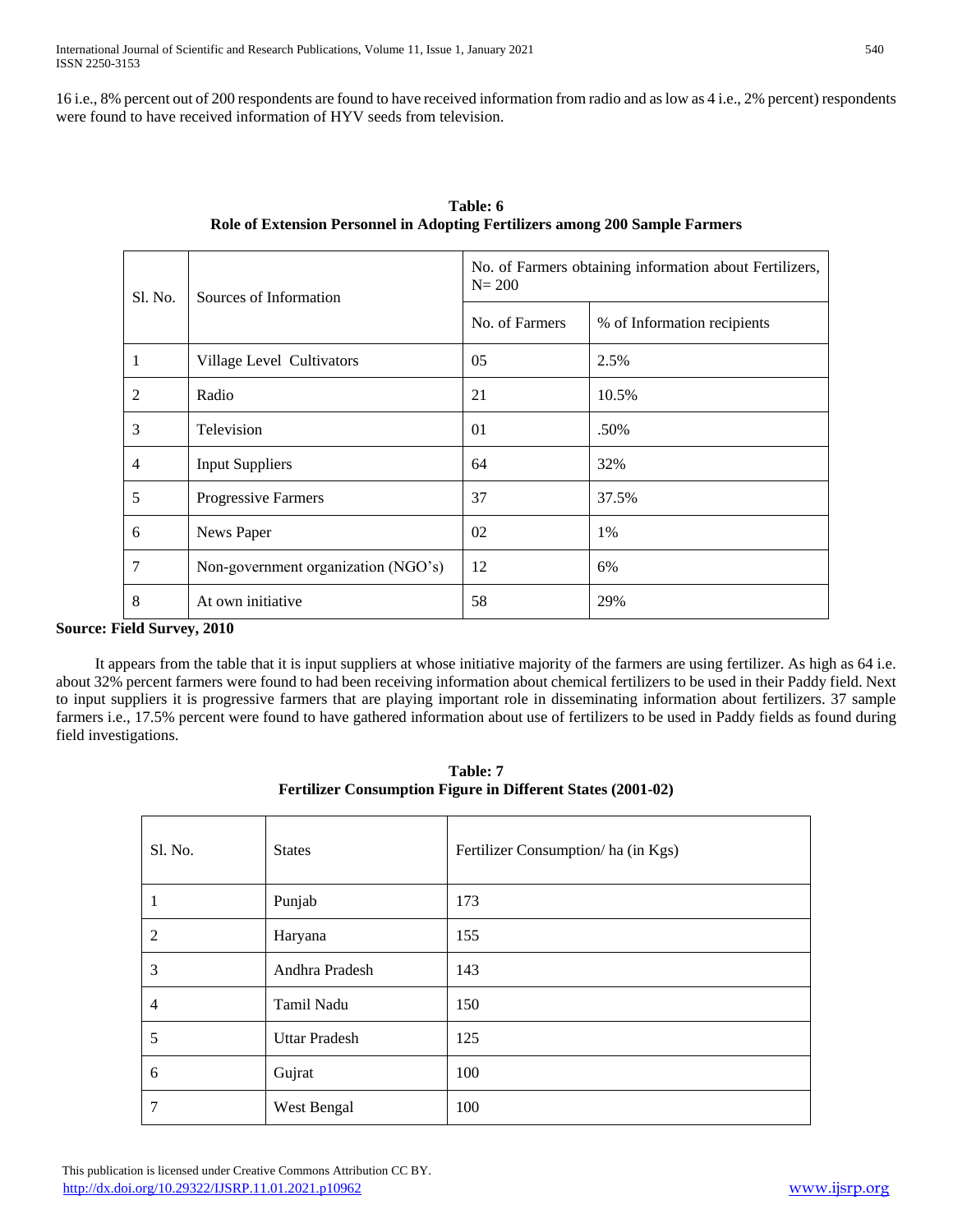| 8  | Bihar          | 90 |
|----|----------------|----|
| 9  | Karnataka      | 70 |
| 10 | Maharastra     | 60 |
| 11 | Madhya Pradesh | 50 |
| 12 | Rajasthan      | 45 |
| 13 | Orissa         | 40 |
| 14 | Assam          | 20 |

### **Source: Economic Survey, 2007-08**

 The Table. NO. (7) depicts that among major Indian states the fertilizer consumption is the highest in Punjab and lowest in Assam (20 Kg/ha).It appears from Secondary data furnished by Directorate of Agriculture, Assam that consumption of fertilizers is not uniform among various districts of Assam. It also appears that Darrang district also in some other districts the consumption of fertilizer has been very low. The following table shows the fertilizer consumption figure in different districts in Assam in the year 2008-10.

| S1.<br>No. | District   | Total cropped area (in<br>Ha) | Total fertilizer<br>used(ing./ha) N+P+K | Fertilizer used<br>p/h(in Kgs) |
|------------|------------|-------------------------------|-----------------------------------------|--------------------------------|
| 1.         | Dhubri     | 227000                        | 3920000                                 | 17.26                          |
| 2.         | Kokrajhar  | 143000                        | 1607000                                 | 11.23                          |
| 3.         | Goalpara   | 98000                         | 2703000                                 | 27.58                          |
| 4.         | Bongaigaon | 153000                        | 4038000                                 | 26.39                          |
| 5.         | Barpeta    | 313000                        | 4425000                                 | 14.13                          |
| 6.         | Nalbari    | 197000                        | 4723000                                 | 23.97                          |
| 7.         | Kamrup     | 223000                        | 7063000                                 | 31.67                          |
| 8.         | Darrang    | 479000                        | 5637000                                 | 11.76                          |
| 9.         | Sonitpur   | 223000                        | 1965000                                 | 8.81                           |
| 10.        | Lakhimpur  | 157000                        | 512000                                  | 3.26                           |
| 11.        | Dhemaji    | 90000                         | 109000                                  | 1.21                           |
| 12.        | Marigaon   | 126000                        | 946000                                  | 9.50                           |
| 13.        | Naogaon    | 381000                        | 12492000                                | 32.78                          |
| 14.        | Golaghat   | 175000                        | 1979000                                 | 11.30                          |
| 15.        | Jorhat     | 164000                        | 2414000                                 | 14.71                          |
| 16.        | Sibsagar   | 164000                        | 1808000                                 | 11.02                          |
| 17.        | Dibrugarh  | 16000                         | 3891000                                 | 24.31                          |

**Table: 8 District-wise Consumption of Fertilizer in Assam, During the Year 2008-10**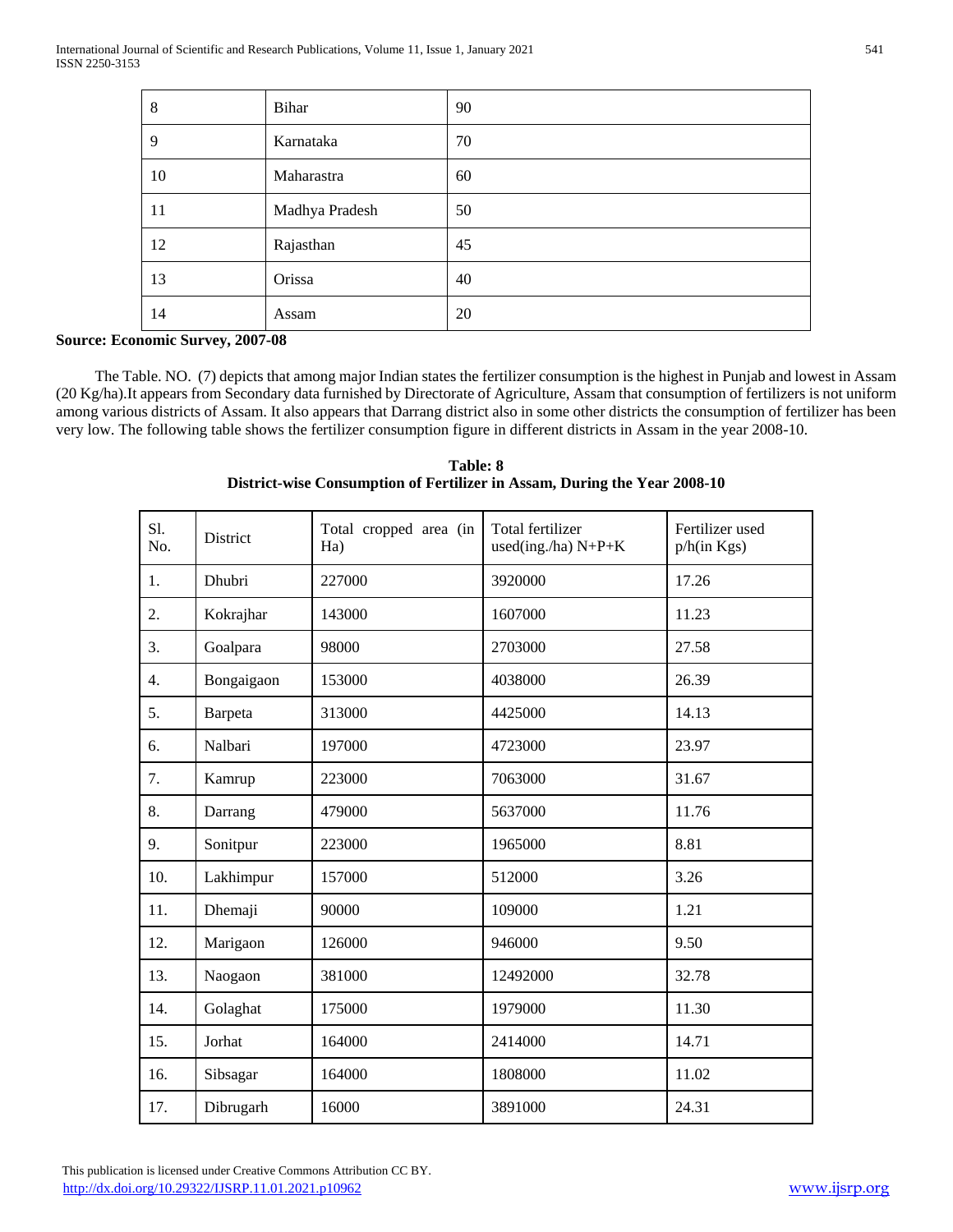| 18. | Tinsukia   | 128000  | 447300   | 34.94 |
|-----|------------|---------|----------|-------|
| 19. | K.Anglong  | 181000  | 197000   | 1.08  |
| 20. | N.C. Hills | 35000   | 20000    | 0.57  |
| 21. | Karimganj  | 108000  | 681000   | 6.30  |
| 22. | Hailakandi | 60000   | 1524000  | 25.4  |
| 23. | Cachar     | 139000  | 2460000  | 17.69 |
|     | Assam      | 3926000 | 78102000 | 19.89 |

## **Source: Directorate of Agriculture, Assam; Statistical Hand Book, Assam, 2008, 2010.**

 Scanning of the table shows that per hectare consumption of fertilizer in Assam is only 20 kg, which is much less than all India consumption figures of 90 kg. As regards the consumption figure of Darrang district, it is only14.13 kg/ha which is lower than the state figure of 20kg/ha. Among the districts of Assam, it is KarbiAnglong and North Cachar Hills using the lowest quantity of fertilizer respectively. It can be concluded that due to ineffective and insufficient extension services the adoption of fertilizers has been very low in Darrang district as well as in other districts in Assam.

**Table: 9 Showing Table Role of Extension Personnel in Adopting Pesticides**

| Sl. No.        | Sources of Information | No. of Farmers obtaining information about use of<br>Pesticide, $N = 200$ |                                         |  |
|----------------|------------------------|---------------------------------------------------------------------------|-----------------------------------------|--|
|                |                        | No. of sample farmers<br>obtaining information about<br>pesticides        | $\%$<br>Information<br>of<br>recipients |  |
| 1              | Village Level Worker   | $\Omega$                                                                  | $\Omega$                                |  |
| $\overline{2}$ | Radio                  | 13                                                                        | 6.50                                    |  |
| 3              | Television             | O <sub>2</sub>                                                            | 1                                       |  |
| $\overline{4}$ | <b>Input Suppliers</b> | 39                                                                        | 19.50                                   |  |
| 5              | Progressive Farmers    | 73                                                                        | 36.50                                   |  |
| 6              | News Paper             | 01                                                                        | 0.50                                    |  |
| 7              | (NGO's)                | 35                                                                        | 17.520                                  |  |
| 8              | Others                 | 37                                                                        | 18.50                                   |  |

# **Source: Field Survey, 2010**

 An examination of Table (9) reveals that out of 200 sample respondents not single respondents received information from farmers about the use of Pesticide as means of plant Protection measure. It is again input suppliers who are playing important role in providing information about pesticide use. During field survey 13 i.e. 6.5 percent sample farmers were found adopted Pesticides as means of plant protection measures at the initiative of input suppliers. Next to input suppliers it was progressive farmers who were playing significant role in dissemination information about pesticide among the farmers. As high as 02 i.e 0.10 percent sample farmers reported adopting pesticide following the suggestion of nearby progressive farmers. Another important feature that appears from the table is that recently some NGO's in some areas are helping farmers providing message of modern agricultural practices. During field investigation 35 i.e.,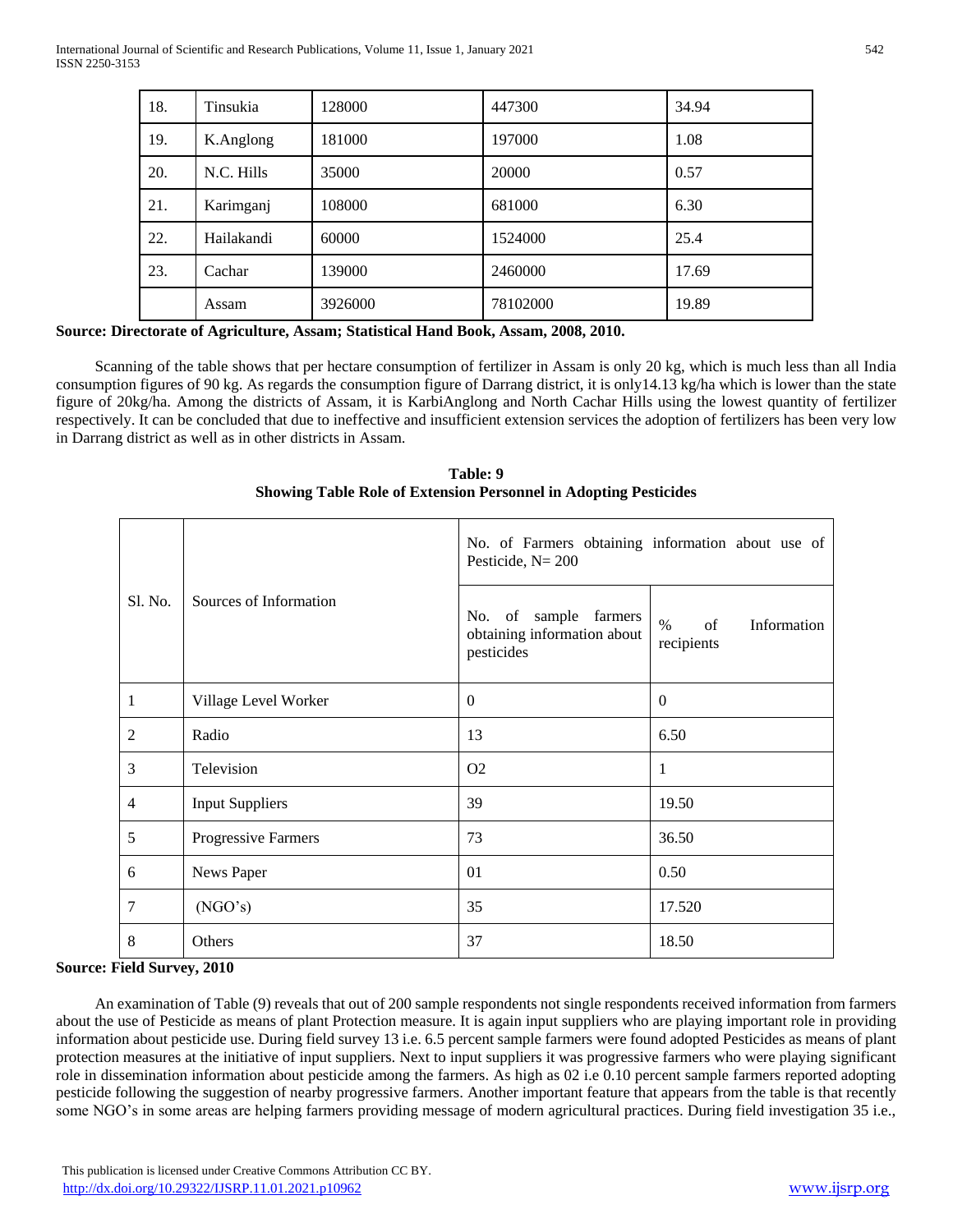17.50 percent sample farmers reported adopting pesticide at the initiative of some members of some NGO's. It is to be noted that some members of NGO's reported of being trained by district agricultural officers in matter of use of agricultural inputs.

| S1.<br>No.     | Sources of Information     | obtaining<br>No.<br>of<br>Farmers<br>information about irrigation<br>$N = 200$ | Percentage of<br>information<br>recipients |
|----------------|----------------------------|--------------------------------------------------------------------------------|--------------------------------------------|
| 1              | V.L.E.W                    | $\Omega$                                                                       | $\Omega$                                   |
| 2              | Radio                      | 04                                                                             | $\overline{2}$                             |
| 3              | Television                 | 6                                                                              | 3                                          |
| $\overline{4}$ | Input suppliers            | $\theta$                                                                       | $\theta$                                   |
| 5              | Progressive farmers        | 17                                                                             | 1                                          |
| 6              | Newspaper                  | 01                                                                             | 1                                          |
| 7              | Non-Govt. org.             | 20                                                                             | 5                                          |
| 8              | Other, (Traders & Brokers) | 16                                                                             | 8                                          |
|                |                            | 64                                                                             | 20                                         |

**Table: 10 Role of Extension Personnel in Providing Information about Irrigation Facilities**

# **Source: Field Survey, 2010**

 From scanning the table it appears that out of 200 sample farmer's not single farmer reported obtaining information about irrigation facility from village level extension workers and Television. Only 6 sample farmers reported to have obtained information about irrigation facility from radio and newspaper each. It also appears from the table that 10 sample farmers reported to have obtained information of irrigation facility from input suppliers and Progressive farmer each.

**Table: 11 Role of Extension Service in relation to the Adoption of Modern Agricultural Implements**

| Sl.<br>No.     | Sources<br>of Information | obtaining<br>of<br>No.<br>Farmers<br>Agricultural<br>information<br>about<br>Implements<br>$N = 200$ | of<br>Percentage<br>information<br>Recipients |
|----------------|---------------------------|------------------------------------------------------------------------------------------------------|-----------------------------------------------|
| $\mathbf{1}$   | Village level             | 10                                                                                                   | 5.00                                          |
| $\overline{2}$ | Radio                     | 07                                                                                                   | 3.50                                          |
| 3              | Television                | 04                                                                                                   | 2.50                                          |
| $\overline{4}$ | Input suppliers           | 88                                                                                                   | 44.00                                         |
| 5              | Progressive Farmers       | 16                                                                                                   | 8.00                                          |
| 6              | Newspapers                | 07                                                                                                   | 3.50                                          |
| 7              | NGO's                     | 04                                                                                                   | 2.00                                          |
| 8              | Others                    | 11                                                                                                   | 5.50                                          |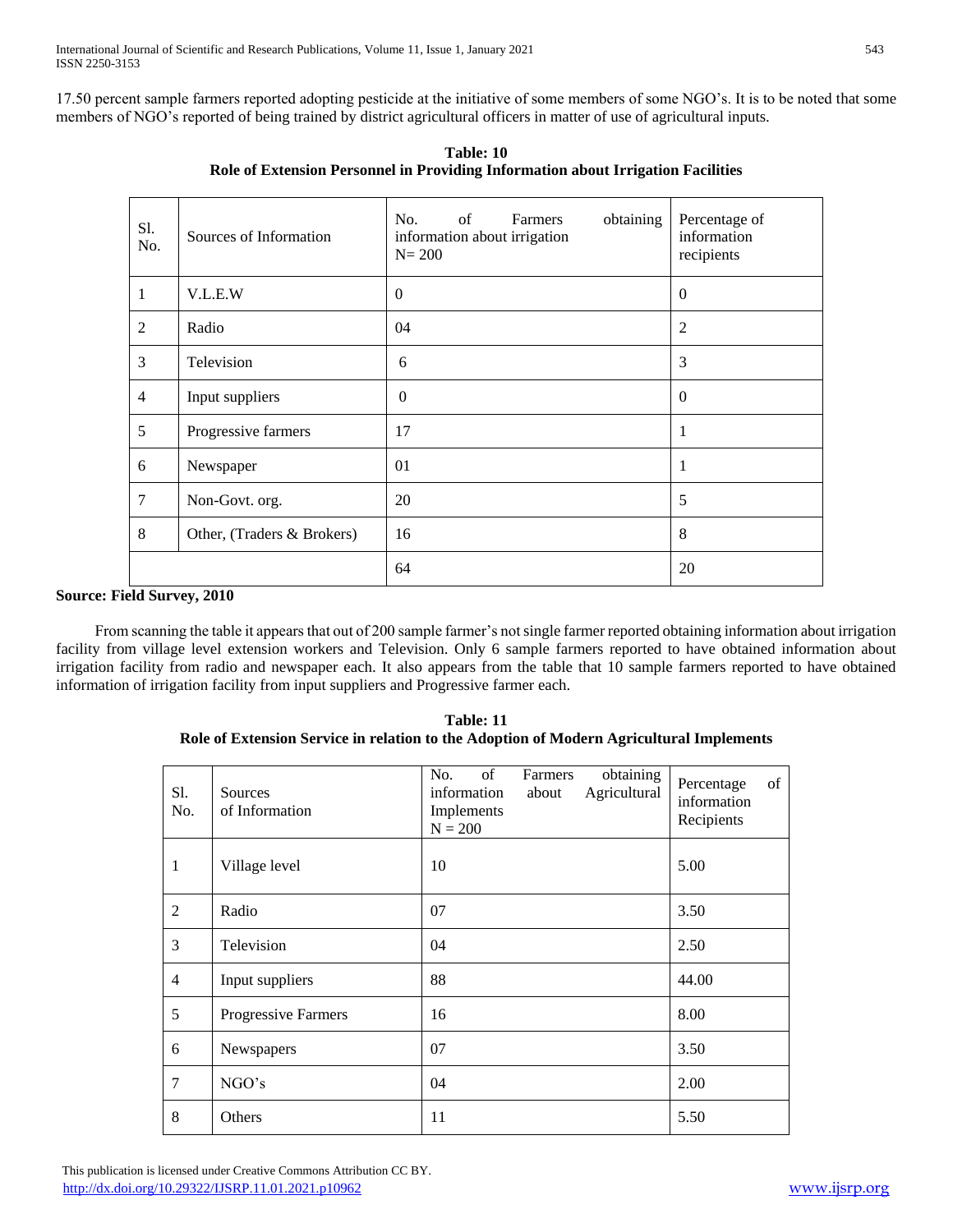| Total | 147 | 69.50 |
|-------|-----|-------|
|-------|-----|-------|

#### **Source: Field Survey, 2010**

 Scanning of the table shows that altogether 147 i.e., 69.50 percent farmers reported about obtaining information about agricultural implements from various sources. Only 10 i.e., 4 percent sample farmers obtained information about agricultural implements from village level extension workers. The role of radio and television is also not encouraging. It appears from table that as low as 4 and 4 farmers reported to have obtained information about agricultural implement from radio and television respectively.

| Table NO. 12 |  |  |
|--------------|--|--|
|--------------|--|--|

| Sl.<br>No.     | Sources<br>of Information  | obtaining<br>of<br>No.<br>Farmers<br>Institutional<br>information<br>about<br>credit<br>$N = 200$ | of<br>Percentage<br>information<br>Recipients |
|----------------|----------------------------|---------------------------------------------------------------------------------------------------|-----------------------------------------------|
| 1              | Village level              | $\theta$                                                                                          | $\Omega$                                      |
| 2              | Radio                      | $\theta$                                                                                          | $\Omega$                                      |
| 3              | Television                 | $\theta$                                                                                          | $\Omega$                                      |
| $\overline{4}$ | Input suppliers            | $\theta$                                                                                          | $\Omega$                                      |
| 5              | <b>Progressive Farmers</b> | 56                                                                                                | 28.00                                         |
| 6              | Newspapers                 | 11                                                                                                | 5.50                                          |
| 7              | NGO's                      | 35                                                                                                | 17.50                                         |
| 8              | Brokers/middlemen          | 98                                                                                                | 49.00                                         |
| Total          |                            | 200                                                                                               | 100                                           |

### **Source: Field Survey, 2010**

 It appears from the table that role of village level extension personnel, Radio and Television was found nil in dissemination of information about institutional credit during field survey. It is brokers who play significant role in obtaining bank agricultural loan by the farmers. Some young unemployed youths were found involved in providing information and obtaining loan as well. In return they take certain percentage of the loan obtained so far as was stated by some sample farmers during field survey.

| Agro-Ecological Part | Constant | Standard Error Coefficient |       |
|----------------------|----------|----------------------------|-------|
| <b>West Darrang</b>  | 2652.70  | 213.76                     | 0.980 |
| <b>East Darrang</b>  | 353.63   | 151.86                     | 0.869 |
| North Darrang        | 523.69   | 154.57                     | 0.362 |
| South Darrang        | 2102.82  | 305.72                     | 0.421 |

**Table: 13 Change in Agricultural Productivity as Dependent Variable with Darrang District. (N=200)**

Source: Agriculture Office, Darang District in Assam.

 Production factors analysis shows table no. 13, it indicates that the expansion in the area under HYVs has a significantly positive effect on increasing agricultural productivity specially in the areas of most flood –prone and humid conditions in the west

and south part of the Darrang district where resistant summer Paddy HYVs (High Yielding Variety) like Sali paddy, Boro, IR-9 and Ahu paddy varieties are locally developed and popular among the peasants of Assam.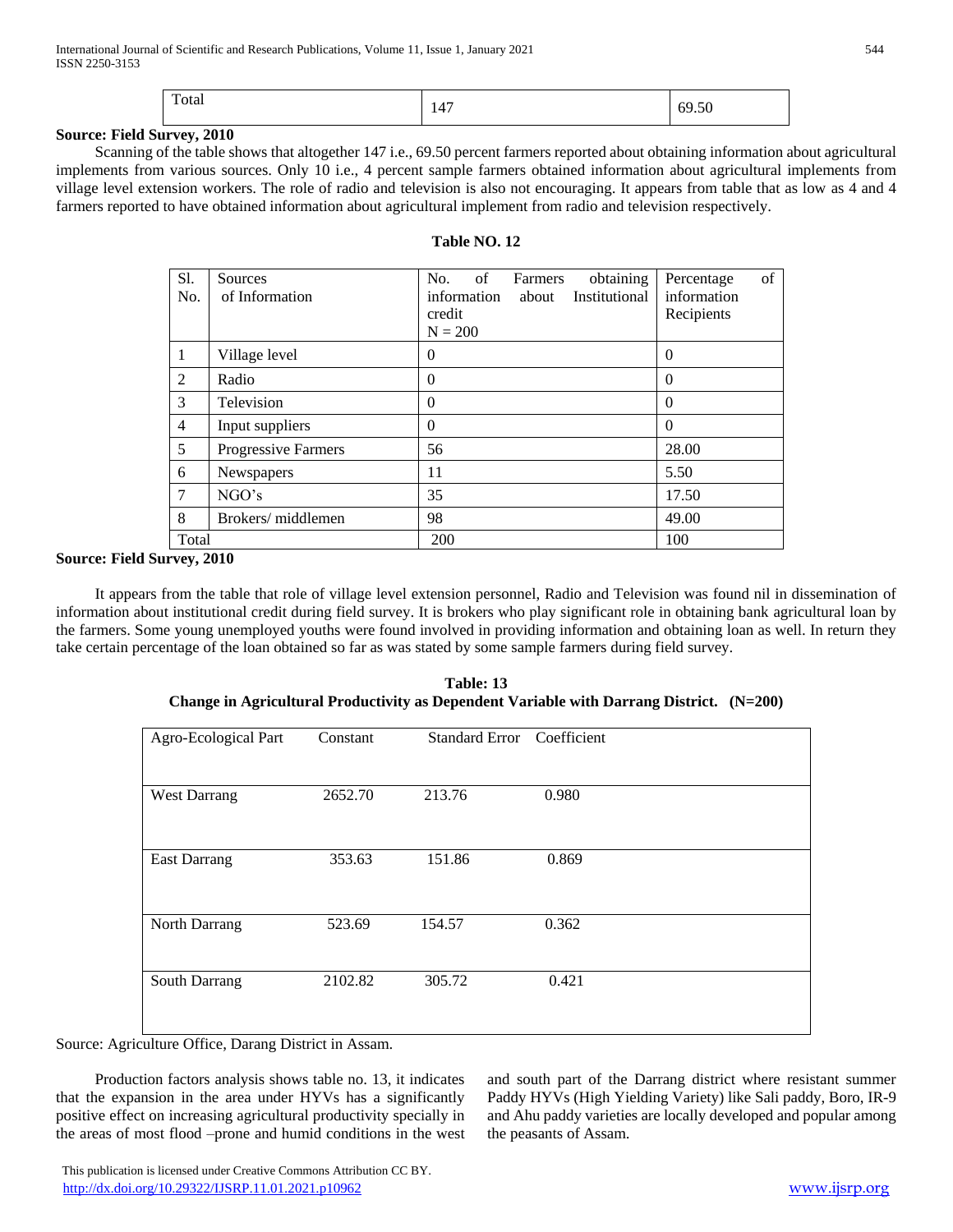#### VII. FINDINGS OF THE PRESENT STUDY :

 The present investigator derived a number of hypotheses. On the basis of analysis, interpretation of data and discussion of results, the hypotheses were tested and verified. The major findings of the present investigation the respective hypotheses were treated and the following finding and conclusions were arrived. Major finding and conclusions emerged out of the data obtained empirically in the present study as follows:

 (1) The present investigation revealed that the farmers retained the practice of using improved varieties. In the production process they utilized their scarce land in much better way so as to achieve higher gain. This might have increased the efficiency of land and improved the cropping pattern and crop rotation. An increase in the area under cash crops indicated a hike in their tendency towards commercial farming and maximization of net return. The results also revealed that irrigation was the single cardinal factor for transforming the traditional farm-behaviour to a modernized one.

 (2) The programme has significant positive impact on gross cropped area, cropping intensity and productivity. Better cropping pattern reflected from the increase in area under HYVs of paddy and cash crops enhanced the average cropped area for PG farmers. This resulted in the increase in average cropping intensity. More intensive cultivation led to an increase in yield and productivity.

 (3) Profit per acre of land was observed to be higher for the target group after '84 while it was almost same before'82 in comparison to NPG. This indicates that Programme had some impact on gross profit. The amount of average gross profit, increased, could be utilized for home consumption or channelized in the market. Under Technology Mission for Development of Integrated Horticulture in Assam, the amount received for the structure Mini Mission -II during 2001-2002 and 2002-2003 were Rs. 610.12 lakh and Rs. 1092.40 lakh respectively. Likewise the amount received for the structure Mini Mission III during 2001- 2002 and 2002-2003 were Rs. 17.04 lakh and Rs. 143.75 lakh respectively.

 (4) Some very interesting results were obtained from the analysis of distributive effects of the programme. It was observed that the income distributions for PG farmers were skewed towards the low income group in both before '82 as well as after 84'. Major portion of income was concentrated to the poorest farmers within the group of small and marginal farmers. Even within a group of small and marginal farmers the well-off farmers achieving more income by way of better adoption than the worse-off farmers. This result amply suggested that to implements a TOT how difficult was to maintain the welfare objective. The result further suggests that the advocated technology was not at scale neutral.

 (5) Farm size and percentage of cash crops in total crop were found to be the most important characters associated with adoption behaviour. Owners of relatively big farms, who could be thought as well as-off farmers in the group, were in a position to adopt the technology because of their relatively higher access to wealth. This indicated the moderate impact of the programme on adoption. Since the LLP had failed to raise the farmers to good adopters it could be justified to conclude that the adoption effect of the programme was mediate. Through the moderate adoption

 This publication is licensed under Creative Commons Attribution CC BY. <http://dx.doi.org/10.29322/IJSRP.11.01.2021.p10962> [www.ijsrp.org](http://ijsrp.org/)

of advocated technologies farmers were able to raise the productivity of crops and thereby obtained higher gains in the form of gross profit.

 (6) A set of twenty constraints, as perceived by PG and NPG farmers, were identified in course of this study. Regarding the presence of constraints at the farm level, both the PG and NPG farmers perceived in similar pattern. These constraints were categories into (i) environmental, (ii) agro-biological and (iii) Socio-economic of these, agro-biological constituted the maximum in the set followed by the socio-economic and environmental

 They present author had developed a Paradigm on the basis of certain assumptions and certain hypotheses. Major components of the have been clearly depicted in the presentation, interpretation of results and dependence on certain aspects and other related matters for creating a definite impact in the present study.

#### VIII. CONCLUSIONS IN THE PRESENT STUDY:

 On the basis of analysis, interpretation of data and discussion the results, the hypotheses were tested and verified. Some of them were retained and some other was rejected. The major findings of the present investigation the respective hypotheses were tested and the following conclusions were arrived. Major conclusions emerged out of the data obtained empirically in the present study of the investigation may be drawn as follows:

**i**n conclusion, higher investment in farm operations are related rural infrastructure is a necessary condition for speedier farm growth. Accelerating the pace of capital formation under public sector ensuring remunerative price for agricultural produce, infrastructure development will enable the rural sector to adopt more modern technology in agriculture and Government Department have to work in a coordinating manner to address the above issues for ensuring greater benefits from this sector. Most of the farmers are increasingly adopting new technology in agriculture. Dissemination of agricultural technology largely depends on effective and timely changing activities of Vegetables Extension. But field study shows that village level extension personnel are playing very insignificant role disseminating new agricultural technology among the farmers of Darrang District. Out of 200 farmers.

 The present study shows that mainly small and marginal farmers depend upon progressive and large farmers for adoption of modern agricultural technology. These dependent farmers are basically late adopters of modern agricultural technology in comparison to progressive farmers and hence not in a position to reap the early benefits of modern technology.It is observed that there has been a gradual decline in the area coverage under Autumn Rice in the Date in recent years. During 2002-2003. This is due to diversion of area under autumn Rice to the area under other crops during the year. Area under winter Rice, the principal. Kharifcrop increased marginally to 17.49 lakh hectares in 2002- 2003 from 17.15 lakh hectares in 2001-2002.

 The study also shows that, recently, some nongovernmental organization (NGO's) are found getting involved in disseminating exercise of modern agricultural technologies. But their involvement is at embryonic stage and their working field is found to be continued only in some limited areas.Some brokers